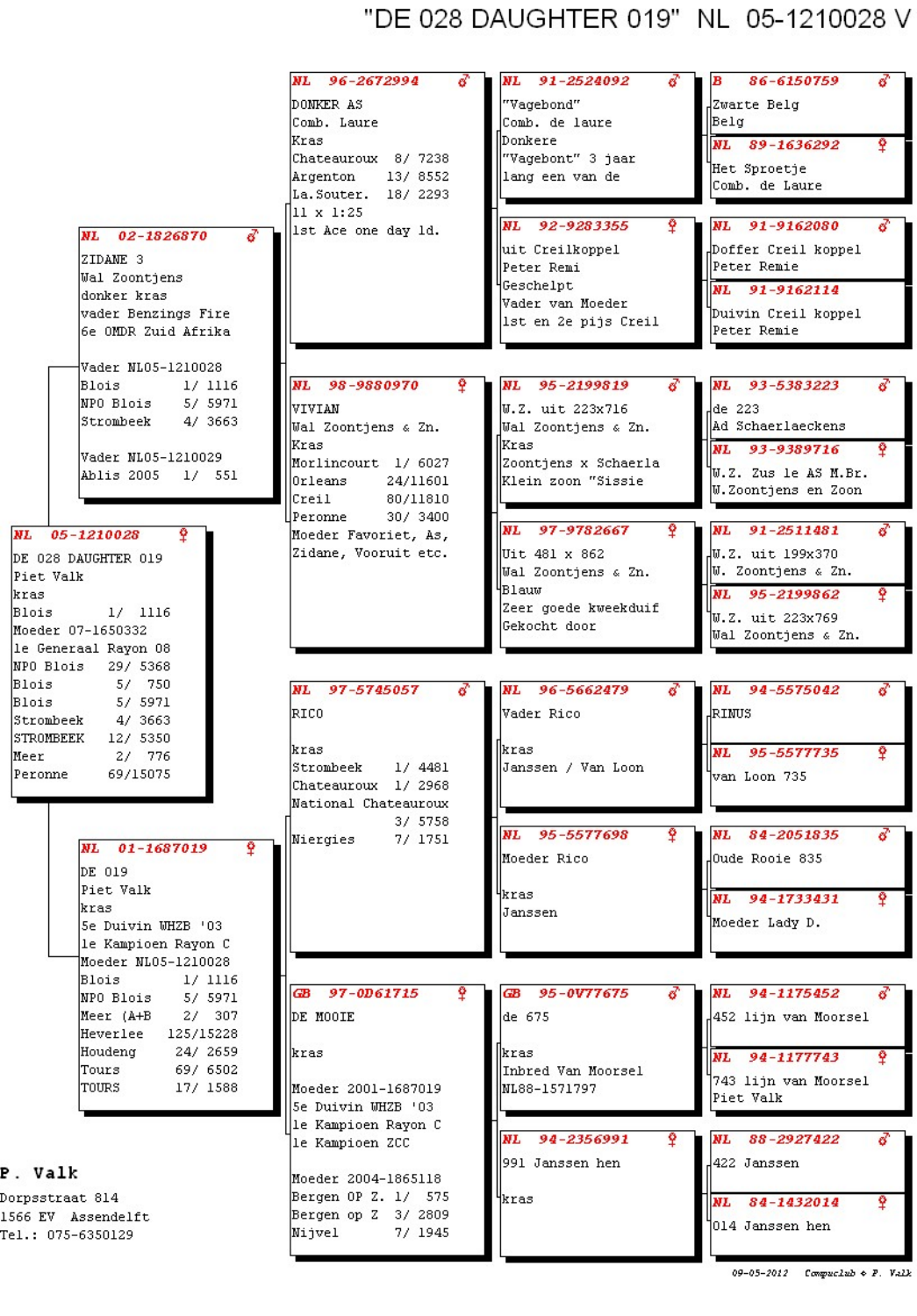|                                             | Beste prestaties per duif         |     |            |                |             |                    |  |  |  |
|---------------------------------------------|-----------------------------------|-----|------------|----------------|-------------|--------------------|--|--|--|
|                                             | NL 05-1210028 DE 028 DAUGHTER 019 |     |            |                |             |                    |  |  |  |
| Vlu Vluchtdatum Losplaats<br>Niveau<br>Perc |                                   |     | Prijs Mee  |                | Get Afstand | Snelheid           |  |  |  |
|                                             |                                   |     |            |                |             |                    |  |  |  |
| E04 15-07-2006                              | <b>Blois</b>                      | 5   | 5971       | 5              |             | 597,920 1041,946   |  |  |  |
| 99,92 afdeling                              |                                   |     |            |                |             |                    |  |  |  |
| N04 03-09-2005                              | Strombeek                         | 4   | 3663       | 32             |             | 178,467 1222,388   |  |  |  |
| 99,89 rayon                                 |                                   |     |            |                |             |                    |  |  |  |
| V02 13-05-2006                              | STROMBEEK                         | 12  | 5350       | 15             |             | 178,467 1605,915   |  |  |  |
| 99,78 rayon                                 |                                   |     |            |                |             |                    |  |  |  |
| J01 25-06-2005                              | Meer                              | 2   | 776        | 15             |             | 110,426 1071,081   |  |  |  |
| 99,74 club                                  |                                   |     |            |                |             |                    |  |  |  |
| J06 30-07-2005                              | Peronne                           |     | 69 15075   | 21             |             | 311,612 1598,024   |  |  |  |
| 99,54 afdeling                              |                                   |     |            |                |             |                    |  |  |  |
| NO2 19-08-2006                              | Bergen op Zoom                    |     | 144 23253  | $\mathbf{2}$   |             | 115,057 1755,751   |  |  |  |
| 99,38 afdeling                              |                                   |     |            |                |             |                    |  |  |  |
| E01 03-06-2006                              | ABLIS                             |     | 101 14707  | 16             |             | 486, 138 1319, 537 |  |  |  |
| 99,31 afdeling                              |                                   |     |            |                |             |                    |  |  |  |
| M04 23-07-2006                              | Chantilly                         | 106 | 8256       | 6              |             | 399,636 1324,691   |  |  |  |
| 98,72 afdeling                              |                                   |     |            |                |             |                    |  |  |  |
| E04 23-06-2007                              | <b>Blois</b>                      | 17  | 1243       | 21             |             | 597,920 1484,474   |  |  |  |
| 98,63 rayon                                 |                                   |     |            |                |             |                    |  |  |  |
| M03 02-06-2007                              | Morlincourt                       | 37  | 2653       | 38             |             | 346,894 1107,995   |  |  |  |
| 98,61 rayon<br>V05 05-05-2007               |                                   |     | 767        |                |             | 273,902 1139,524   |  |  |  |
| 98,31 club                                  | Chimay                            | 13  |            | 4              |             |                    |  |  |  |
| V06 10-06-2006                              | CHIMAY                            | 71  | 3666       | 13             |             | 273,902 1383,818   |  |  |  |
| 98,06 rayon                                 |                                   |     |            |                |             |                    |  |  |  |
| E05 29-07-2006                              | Tours                             | 88  | 4112       | 2              |             | 637,574 1340,899   |  |  |  |
| 97,86 afdeling                              |                                   |     |            |                |             |                    |  |  |  |
| E05 07-07-2007                              | Baden-Baden                       | 154 | 7138       | $\mathbf 1$    |             | 476,874 1218,852   |  |  |  |
| 97,84 afdeling                              |                                   |     |            |                |             |                    |  |  |  |
| $V03 21 - 04 - 2007$                        | Strombeek                         | 16  | 724        | 30             |             | 178, 467 1428, 715 |  |  |  |
| 97,79 club                                  |                                   |     |            |                |             |                    |  |  |  |
| NO2 20-08-2005                              | Bergen op Zoom                    | 22  | 943        | 6              |             | 115,054 1149,039   |  |  |  |
| 97,67 club                                  |                                   |     |            |                |             |                    |  |  |  |
| E03 01-07-2006                              | <b>BOURGES</b>                    | 204 | 8328       | 8              |             | 623,053 1058,776   |  |  |  |
| 97,55 afdeling                              |                                   |     |            |                |             |                    |  |  |  |
| N05 10-09-2005                              | Strepy/Thieu                      | 64  | 2510       | 23             |             | 226, 552 1353, 235 |  |  |  |
| 97,45 rayon                                 |                                   |     |            |                |             |                    |  |  |  |
| V01 06-05-2006                              | MEER                              | 150 | 5497       | 9              |             | 110,430 1370,120   |  |  |  |
| 97,27 rayon                                 |                                   |     |            |                |             |                    |  |  |  |
| E02 17-06-2006                              | ORLEANS                           |     | 337 10594  | $\mathbf 1$    |             | 545, 362 1223, 656 |  |  |  |
| 96,82 afdeling                              |                                   |     |            |                |             |                    |  |  |  |
| NO1 12-08-2006                              | Meer                              | 139 | 4048       | 5              |             | 110,430 1230,899   |  |  |  |
| 96,57 rayon                                 |                                   |     |            |                |             |                    |  |  |  |
| N05 09-09-2006                              | Harchies                          |     | 465 12542  | $\overline{2}$ |             | 235,051 1205,092   |  |  |  |
| 96,29 afdeling<br>NO1 13-08-2005            |                                   |     |            |                |             |                    |  |  |  |
|                                             | Meer                              |     | 1115 27653 | 65             |             | 110,426 1526,983   |  |  |  |
| 95,97 afdeling<br>J02 03-07-2005            | Duffel                            | 61  | 929        | $\mathbf{2}$   |             | 156, 141 1270, 132 |  |  |  |
| 93,43 club                                  |                                   |     |            |                |             |                    |  |  |  |
| E01 12-05-2007                              | Ablis                             | 61  | 633        | $\overline{4}$ |             | 486, 138 1737, 142 |  |  |  |
| 90,36 club                                  |                                   |     |            |                |             |                    |  |  |  |